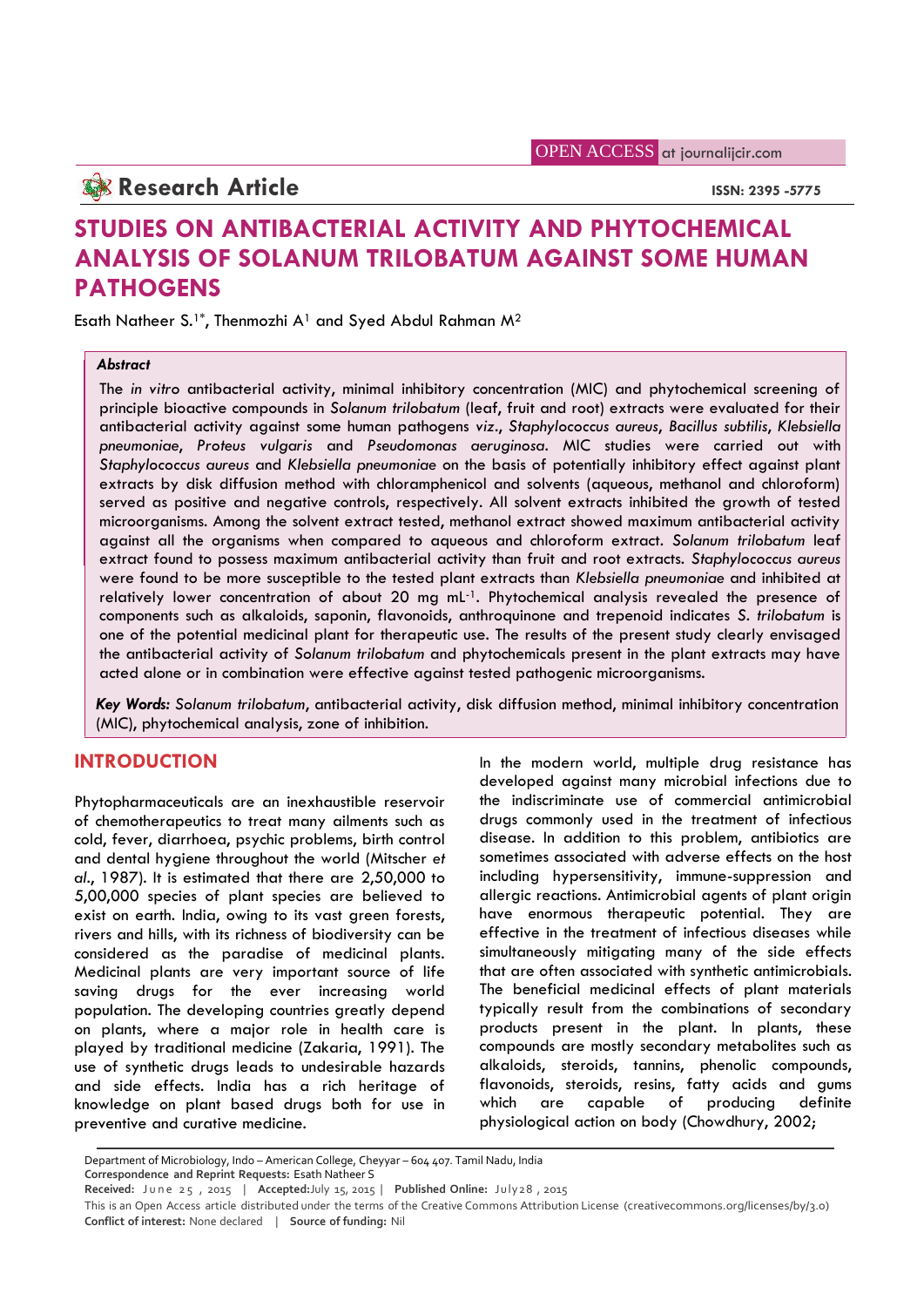Wang, 2002; Lewis and Ausubel, 2006).

The genus *Solanum* was established by Carl Linnaeus in 1753. *Solanum trilobatum* L*.* (Solanaceae) is a rare, a thorny creeper with bluish violet flower, perennial, medicinal herb found in some of the warmer parts of the tropical and subtropical regions. Popularly called 'thuduvalai' by the local tribes, villagers and herbalists, this ethnobotanical herb is known to have unique medicinal properties (Mohan and Devi, 1998). The Siddha system of medicine uses a ghee prepared from this plant for treatment of tuberculosis.

*Solanum trilobatum* (Solanaceae herbs) possess some amount of calcium, iron, phosphorus, carbohydrates, fat, crude fiber and minerals in the leaves (Doss *et al.*, 2009). Preparations made from the leaves and stems of the plant are used in herbal medicine for asthma, chronic febrile affections, difficult parturition, arrest blood vomiting, to reduce blood glucose level and bilious matter phlegmatic rheumatism and several kinds of leprosy. It also found to possess antibacterial, antifungal, antioxidant and anti-tumour properties (Jawahar *et al.*, 2004; Sugnanam *et al.*, 2015). The active principle (Sobatum) obtained from the petroleum ether extract of the plant was proved to be an anticancer agent by *in vitro* and *in vivo* experiments. The present study was carried out with the aim to evaluate the antibacterial activity, minimal inhibitory concentration (MIC) and phytochemical analysis of medicinal herb, *Solanum trilobatum*.

# **MATERIALS AND METHODS**

#### *Collection of plant*

Healthy leaves, fruit and root of *Solanum trilobatum* L. were collected from Sadupperi village of Thiruvannamalai district, Tamil Nadu, India.

# *Preparation of plant extracts*

The plant materials like leaf, fruit and root were washed thoroughly with tap water and then with sterile distilled water for the removal of dust and sand particles. The leaf, fruit and root were shade dried and powdered by hand crushing. The powdered samples were then mixed in 1:5 ratios with solvents *viz*., aqueous, methanol and chloroform, separately. The contents were incubated as such in room temperature for 48 h with constant agitation at regular intervals. After 48 h, the contents were filtered through Whatmann No. 1 filter paper followed by Wong *et al*., (1994) with slight modification. The filtrates were vacuum dried using

rotary evaporator and concentrates were stored at 4°C. The residues were redissolved with the appropriate solvents from which they were prepared and used for the antibacterial assay.

#### *Test organisms*

*Staphylococcus aureus*, *Bacillus subtilis*, *Klebsiella pneumoniae*, *Proteus vulgaris* and *Pseudomonas aeruginosa* were obtained from the Department of Microbiology, Rajah Muttiah Medical College and Hospital (RMMCH), Annamalai University, Chidambaram were used for the present study. The microorganisms were maintained on nutrient agar slants at 4°C.

#### *In vitro antibacterial assay*

The disk diffusion method was employed for determining antibacterial activity of *Solanum trilobatum* L. leaf, fruit and root extracts as described by Bauer *et al*. (1966). The 4 to 6 h old cultures were used for the bioassay. Each 4 to 6 h old bacterial cultures were suspended in 2 mL of sterile normal saline and the turbidity of this suspension was adjusted to a 0.5 Mc Farland standard to yield 2.4  $\times$ 10<sup>8</sup> CFU mL<sup>-1</sup> using turbidometer. A sterile cotton swab were dipped in the cultures and swabbed over the surface of Mueller Hinton agar. The cultures were allowed to dry for 5 min and the sterile filter paper discs (5 mm) with 50 µL of known concentration of plant extracts were impregnated over the surface of Mueller Hinton agar medium using sterile forceps. Chloramphenicol and solvent discs (aqueous, methanol and chloroform) were used as positive and negative control, respectively (Parekh and Chanda, 2007). These plates were then incubated at 37°C for 24 h and the diameter of the zone of inhibition was measured and recorded in millimeter.

#### *Determination of minimal inhibitory concentration (MIC)*

MIC test was carried out by agar disk diffusion method. On the basis of results obtained by disk diffusion method, two bacterial isolates *viz*., *Staphylococcus aureus* and *Klebsiella pneumoniae* were selected for MIC studies because of their potential inhibitory effect against the plant extracts when compared to other bacterial isolates. The MIC of plant extracts of *Solanum trilobatum* L. leaf, fruit and root was determined as described by Greenwood (1989). The different concentrations of each extract were prepared such as 20 mg mL-1, 30 mg mL-1, 40 mg mL $^{-1}$ , 50 mg mL $^{-1}$  and 60 mg mL $^{-1}$  were added to the filter paper discs. After drying, apply the discs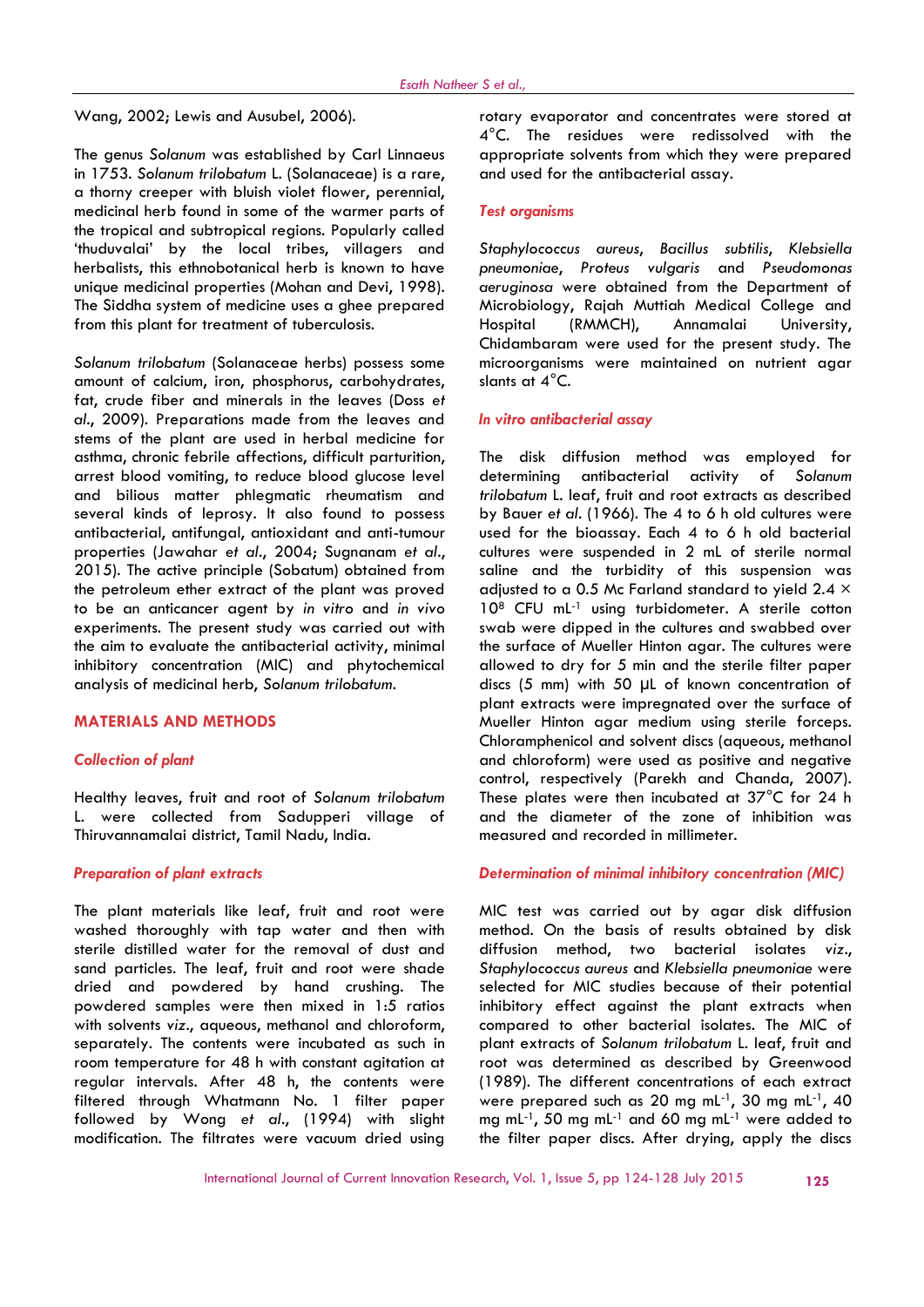using sterile forceps by impregnating discs with centres at least 24 mm apart. The Chloramphenicol and solvent discs (aqueous, methanol and chloroform) were used as positive and negative control, respectively. Then, the plates were sealed with parafilm and incubated at 37 °C for 24 h at inverted position. After incubation, the minimum inhibitory concentration of extracts can be determined by the zone of inhibition formed with lowest concentration.

# *Phytochemical analysis of Solanum trilobatum*

Standard procedures were followed to identify the chemical constituents in aqueous, methanol and chloroform extracts of *Solanum trilobatum* leaf, fruit and root. Qualitative tests for alkaloids, carbohydrates, glycosides, flavonoids, treponoids, tannins, saponins, protein and anthroquinone were performed according to the procedure as described by Harborne (1973) and Sofowara (1993).

# *Statistical analysis*

Samples were compared using one way analysis of variance (ANOVA) using SPSS ver. 12.0.1 (SPSS, Chicago, IL).

# **RESULTS AND DISCUSSION**

The *in vitro* antibacterial activity of aqueous, methanol and chloroform extracts of *Solanum trilobatum* leaf, fruit and root was assayed by disc diffusion method (Table 1). The results obtained from the disc diffusion assay showed that the plant extracts possess antibacterial activity against the tested organism. It was found that inhibitory activity of three solvent extracts varies with the tested pathogenic microorganisms. Among the solvent extract tested, methanol extract showed maximum

antibacterial activity against all the organisms when compared to aqueous and chloroform extracts. The aqueous extracts were found to possess least antibacterial activity among the solvent extracts. *Staphylococcus aureus* were found to be more susceptible when compared to other isolates *viz*., *Bacillus subtilis*, *Klebsiella pneumoniae*, *Proteus vulgaris* and *Pseudomonas aeruginosa*. The leaf extracts were found to possess maximum antibacterial activity followed by root and fruit extracts.

Minimal inhibitory concentration of *Solanum trilobatum* L. leaf, fruit and root extracts were tested against two pathogenic microorganisms *viz*., *Staphylococcus aureus* and *Klebsiella pneumoniae* were more susceptible to the solvent extracts when compared to other pathogenic microorganisms and results are shown in Table 2. *Staphylococcus aureus* were found to be more susceptible to the plant extracts *viz*., *Solanum trilobatum* leaf, fruit and root extracts, since their growth was inhibited at relatively lower concentration (20 mg mL-1) than *Klebsiella pneumoniae*. The plant extract, *S. trilobatum* leaf inhibited the tested pathogenic microorganisms *viz*., *Staphylococcus aureus* and *Klebsiella pneumoniae* with lowest concentration to a maximum level than other extracts. The *S. trilobatum* fruit extract were found to possess least MIC values and root extract were found to be intermediary in their action. The methanol extracts inhibited pathogenic microorganisms with lower concentration than aqueous and chloroform extracts.

The results of qualitative phytochemical analysis of *S*. *trilobatum* leaf, fruit and root extracts revealed the of alkaloids, saponin, flavonoids, anthroquinone and trepenoid, etc (Table 3). In methanolic extracts of *S*. *trilobatum* leaf, fruit and root, alkaloids, flavonoids, trepenoid, saponin and

| <b>Table 1</b> Antibacterial activity of Solanum trilobatum |  |  |  |  |  |  |
|-------------------------------------------------------------|--|--|--|--|--|--|
|-------------------------------------------------------------|--|--|--|--|--|--|

| Zone of inhibition in mm |            |                      |                |          |           |                |                |          |                 |                    |
|--------------------------|------------|----------------------|----------------|----------|-----------|----------------|----------------|----------|-----------------|--------------------|
| Test organism            |            | Leaf                 |                | Fruit    |           |                |                | Root     | Chloramphenicol |                    |
|                          | А          | M                    |                |          | M         |                | А              | M        |                 | (Positive control) |
| Staphylococcus aureus    | 12±0.75    | 19±0.33              | $8+0.14$       | 10+0.88  | $17+0.29$ | $8 + 0.63$     | $10+0.65$      |          | $1+0.42$ 9+0.10 | $26 \pm 0.43$      |
| Bacillus subtilis        | $8 + 0.47$ | $13+0.00$            | $6+0.71$       | ۰.       | 12±0.21   | $7+0.38$       | ۰              |          | ۰.              | $24 \pm 0.66$      |
| Klebsiella pneumoniae    | 11±0.35    | 17 <sup>±</sup> 0.91 | $7+0.22$       | $9+0.00$ | 15+0.80   | $\sim$         | ٠              | $9+0.73$ | ۰.              | $20+0.72$          |
| Proteus vulgaris         | $8 + 0.00$ | 11±0.87              | $\blacksquare$ |          | $10+0.73$ | $\blacksquare$ | $\blacksquare$ |          |                 | $21 \pm 0.94$      |
| Pseudomonas aeruginosa   | 9±0.08     | 10±0.29              | $\blacksquare$ |          | 9±0.52    | $\blacksquare$ |                |          |                 | $16 \pm 0.22$      |

A –Aqueous; M – Methanol extract; C –Chloroform extract; '**-**' – Absent

**Table 2** Minimal Inhibitory Concentration (MIC) of various extracts of *Solanum trilobatum*

| Organism              | Name of the | Concentration in mg mL <sup>-1</sup><br>Fruit<br>Leaf<br>Root |    |    |                |    |                          |    |                          |    |    |                          |                          |
|-----------------------|-------------|---------------------------------------------------------------|----|----|----------------|----|--------------------------|----|--------------------------|----|----|--------------------------|--------------------------|
|                       | solvent     | 20                                                            | 30 | 40 | 50             | 20 | 30                       | 40 | 50                       | 20 | 30 | 40                       | 50                       |
|                       | Aqueous     |                                                               |    |    | $\blacksquare$ |    |                          |    | $\overline{\phantom{a}}$ |    |    |                          |                          |
| Staphylococcus aureus | Methanol    |                                                               |    |    |                |    | $\overline{\phantom{a}}$ |    | $\overline{\phantom{a}}$ |    |    | -                        | $\overline{\phantom{a}}$ |
|                       | Chloroform  | ÷                                                             |    |    | ۰              |    | -                        |    | $\overline{\phantom{a}}$ |    |    | $\overline{\phantom{0}}$ | $\overline{\phantom{0}}$ |
|                       | Aqueous     |                                                               |    |    |                |    |                          |    |                          |    |    |                          |                          |
| Klebsiella pneumoniae | Methanol    | ÷                                                             |    |    |                |    | $\overline{a}$           |    | $\overline{\phantom{a}}$ |    |    | -                        | $\overline{\phantom{0}}$ |
|                       | Chloroform  | ٠                                                             |    |    |                |    |                          |    | $\overline{\phantom{a}}$ |    |    |                          | $\overline{\phantom{0}}$ |

'+' – Growth appeared; '**-**' – No growth appeared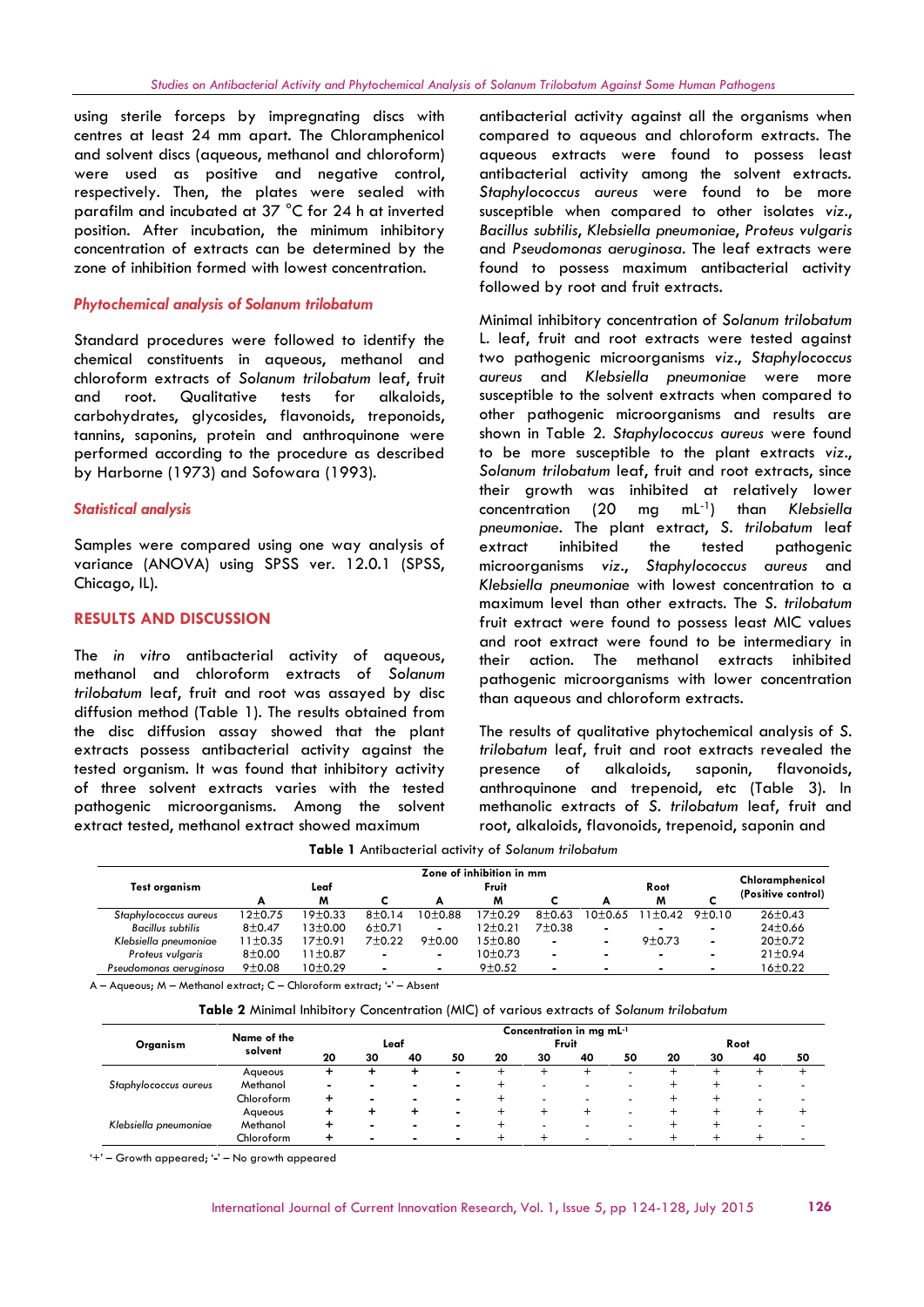anthroquinone were found to present than other solvent extracts. The phytochemicals were majorly against extracted in methanol, when compared to aqueous and chloroform. When comparing among plant parts, leaf were found to contain various number of phytochemicals than fruit and root.

Plants are important source of potentially useful structures for the development of new chemotherapeutic agents. The increased frequency of resistance to commonly used antibiotics led to search for newer, effective, cheap and easily affordable drugs in the management of infectious diseases and plants belonging to the *Solanum* genus have been reported to have remarkable pharmacological activity (Mahadev *et al.*, 2014). In the present study, our results clearly envisaged the antibacterial activity of *S. trilobatum* (leaf, fruit and root). The antibacterial activity of methanol extracts was more pronounced than the aqueous and chloroform extract against the tested

|  |  |  | Table 3 Phytochemical analysis of Solanum trilobatum |  |
|--|--|--|------------------------------------------------------|--|
|--|--|--|------------------------------------------------------|--|

| Secondary        |       | Leaf       |       |        | Fruit |  | Root |   |
|------------------|-------|------------|-------|--------|-------|--|------|---|
| metabolites      | А     | м          |       | A      | м     |  | M    | C |
| <b>Alkaloids</b> |       | $\ddot{}$  |       |        |       |  |      |   |
| Carbohydrates    |       | $\,{}^+$   |       |        |       |  |      |   |
| Glycosides       |       | $\,{}^+$   |       |        |       |  |      |   |
| Flavonoid        | $\pm$ | $\hbox{ }$ |       | $\div$ |       |  |      |   |
| Trepenoid        | $\pm$ |            |       |        |       |  |      |   |
| Tannins          |       |            | $\pm$ |        |       |  |      |   |
| Saponin          |       | $\hbox{ }$ | $\pm$ |        |       |  |      |   |
| Protein          |       |            |       |        |       |  |      |   |
| Anthroquinone    |       | +          |       |        |       |  |      |   |

Present; '**-**' – Absent

organism. The methanol extract of plant inhibit the growth of bacteria more than aqueous and chloroform extracts of plants. This trend to show that their active ingredients of plant parts are better extracted with methanol than other solvents. Since, methanol has high polarity; it could dissolve both polar and non-polar compounds in it (Natheer *et al.*, 2012).

All the plant extracts showed antibacterial activity against both Gram positive and Gram negative organisms and this was conformity with earlier findings (Pratheeba *et al.*, 2013; Abbas *et al.*, 2014). Generally, plant extracts are usually more active against Gram positive bacteria than Gram negative bacteria (Basri and Fan, 2005). This may be due to the important characteristic of plant extracts and their compounds is their components is their hydrophobicity, which enable them to partition the lipids of the bacterial cell membrane, disturbing the cell structures and rendering them more permeable. Extensive leakage from bacterial cells or the exits of critical molecules and ions led to death (Rastogi and Mehrotra, 2002; Gosh *et al.*, 2008; de Britto *et al.*, 2011). In the present study,

MIC values of *Solanum trilobatum* leaf, fruit and root Staphylococcus aureus and *Klebsiella pneumoniae* auspiciously determines that plant parts can be used in treatment of infectious disease (Kunchai and Kitpipit, 2005; Usha *et al.*, 2010). A phytochemical compound from plant material is depending on the type of solvent used in the extraction method. The solubility of the active constituents in solution showed some degree of antibacterial activity (Romero *et al.*, 2005). It was remarkable that abundance of phytochemicals such trepenoid, alkaloid, flavonoid, saponin, anthroquinone and tannin in *Solanum trilobatum* constitutes the main antibacterial principle as suggested by many workers (Tambekar and Khante, 2010; Thambiraj and Paulsamy, 2011; Sahu *et al.*, 2013; Priya and Chellaram, 2014).

Natural products from folk remedies have contributed significantly in the discovery of modern drugs and can be an alternative source for the discovery of novel structures with better safety and efficacy profiles which have provided a source of inspiration for novel drug compounds as plants derived medicines have made significant contributions towards human health.

### **CONCLUSION**

The results of present investigation clearly show that the aqueous, methanol and chloroform extracts have inhibitory activity against the tested microorganisms. The inhibition of the growth of these organisms *in vitro* by the extracts may be due to the presence of some active constituents in the extracts. These active principles may have acted alone or in combination to inhibit the growth of the bacterial organisms. The medicinal uses of these plants to heal diseases including infectious one has been extensively applied by people.

#### **Acknowledgements**

The authors wish to thank the Management and faculty members in the Department of Microbiology, Indo – American college for offering valuable assistance and suggestions that greatly improved the manuscript and expanded its scientific scope.

#### **REFERENCES**

Abbas, K., Niaz, U., Hussain, T., Saeed, M.A., Javaid, Z. and Idrees, A. (2014). Antimicrobial activity of fruits of *Solanum nigrum* and *Solanum xanthocarpum. Acta Poloniae Pharma. Drug Res.* 71: 415-421.